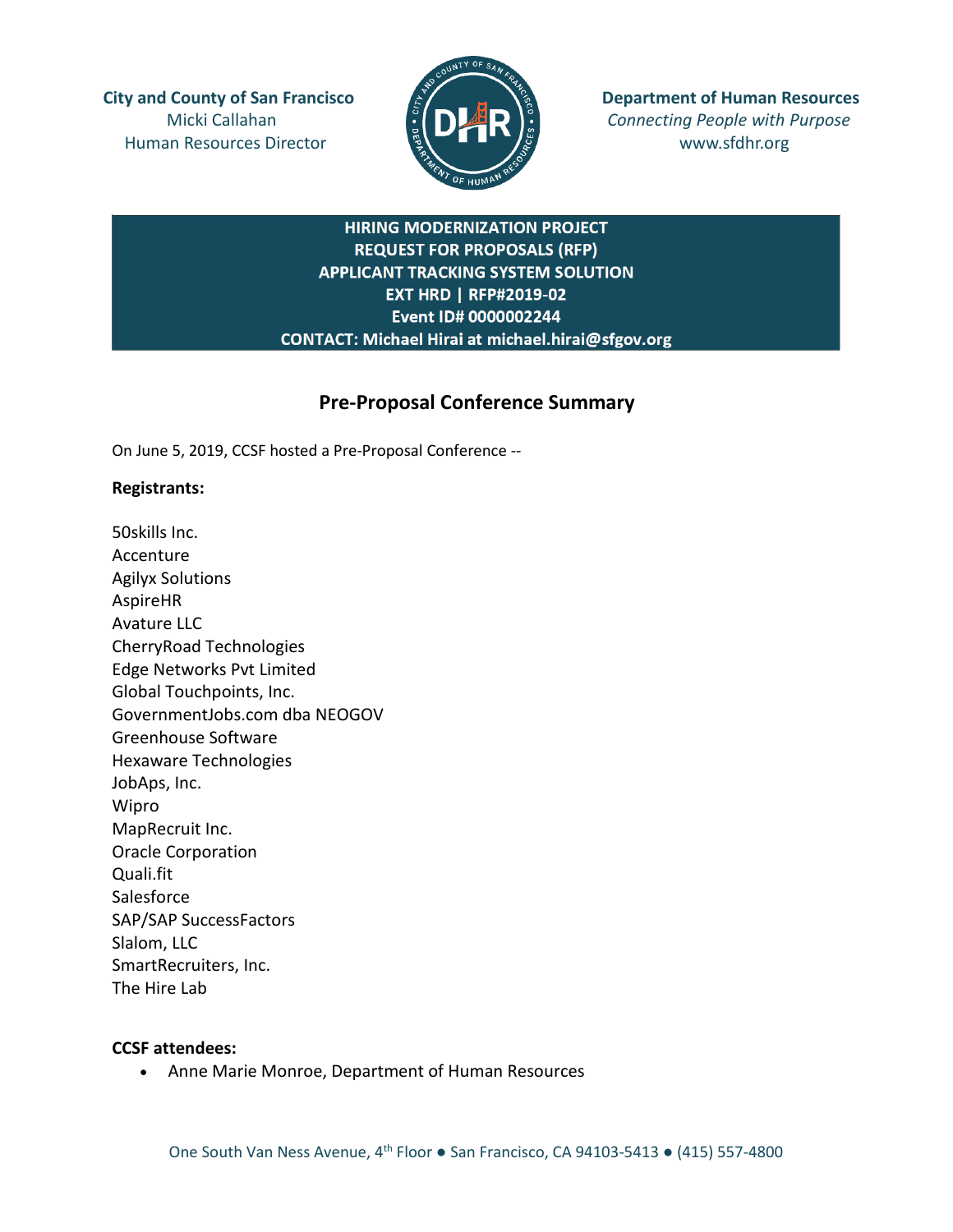#### *Applicant Design Tracking System Services RFP#DHR2019-02*

- William Miles, Department of Human Resources
- Kate Howard, Department of Human Resources
- Monique Baena-Tan, Technical consultant
- David Huebner, Technical consultant
- Michael Hirai, Office of Contract Administration
- Daniel Sanchez, Office of Contract Administration
- Florence Kyaun, Office of Contract Administration
- Sailaja Kurella, Office of Contract Administration
- Peter Goldstein, Risk Management Division, Office of the City Administrator

## **Questions & Answers:**

## **Q. It was mentioned that HR Managers had issues with accessing today's Applicant Tracking System (ATS). Can you provide more detail?**

A. Most hiring managers do not have access to our current ATS. One reason is due to confidentiality of the process. Hiring managers should get access to know certain information such as the status of the recruitment, but they shouldn't know who applied and the results of any specific candidate: did they pass the examination, did they make it onto the eligible list, where are they ranked on the eligible list, etc. We want to make sure hiring managers are able to see the progress of the overall recruitment, but not necessarily give them full exposure to all of the data.

Additionally, hiring managers are approaching the hiring process very differently than an HR Professional does. Currently, if hiring managers were given access to the ATS, there would be a lot of language and phrases used that they wouldn't understand. There will need to be some translation into how hiring managers think about the hiring process, what language is most familiar to them, and what would be most useful for them in terms of taking action so that they can use the system in the most effective manner.

# **Q. [Follow-up] So if they don't have direct access, how do hiring managers interact with the process right now? Is it through a form or is it though emails or phone calls?**

A. Hiring Managers are usually in close contact with the HR Professional responsible for that recruitment, and they may interact through email or a series of forms. Depending on how that department handles recruitment processes, the HR Professional might be very proactive in giving hiring managers detailed steps along the way, such as regular updates via email or phone. That doesn't always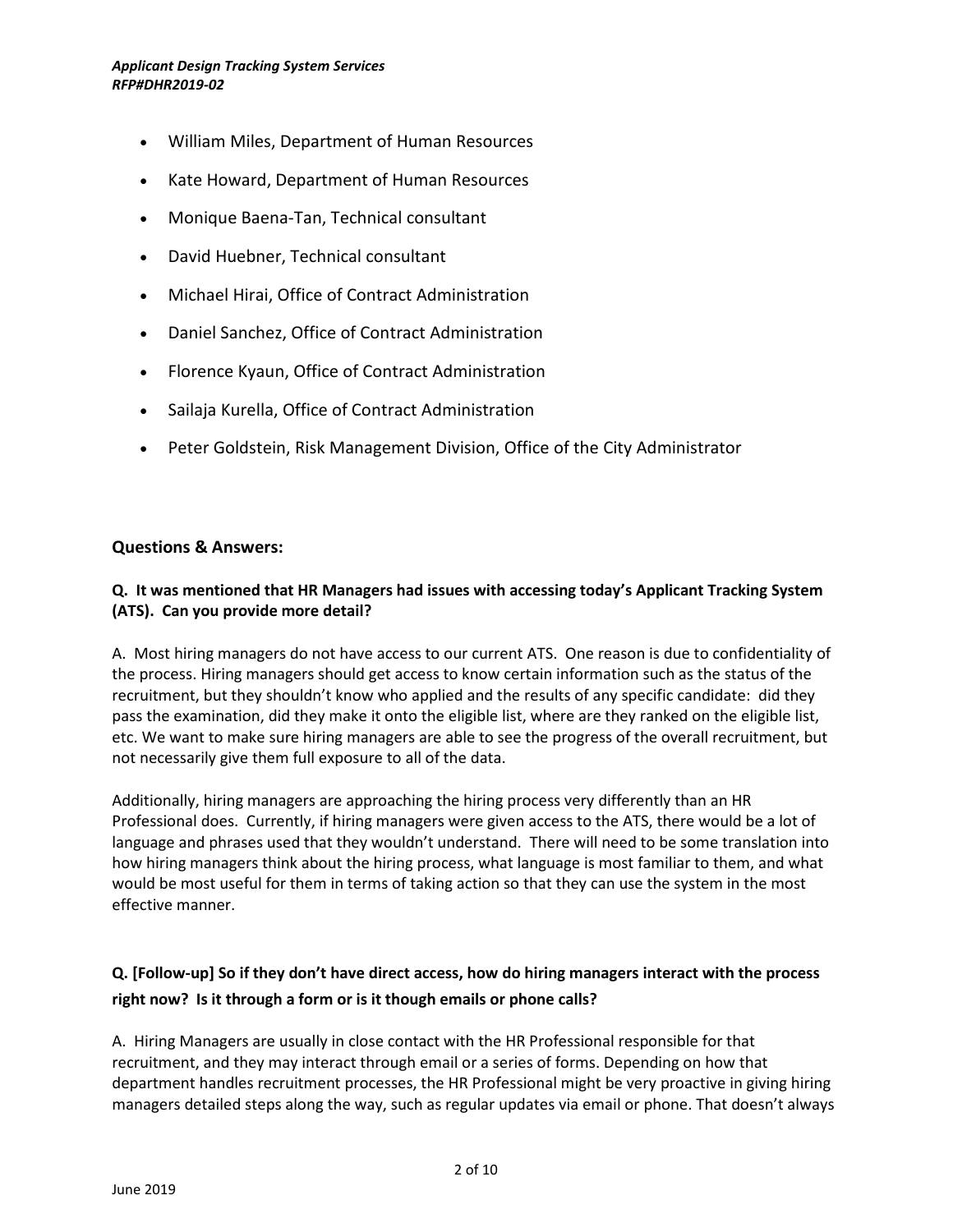#### *Applicant Design Tracking System Services RFP#DHR2019-02*

happen though; we mentioned earlier [in the presentation] that a pain point many hiring managers here in the City have is that recruitments fall into a "black box" and they don't know where the recruitment stands once the job announcement is posted. We understand that's not entirely a system issue, it's also a process issue. We're hoping to improve and change the way our HR Professionals engage hiring managers, involving them more because we feel it's important for hiring managers to know what's going on with their recruitment.

### **Q: Can we get the list of vendors here so that we can see who we can partner with, if needed?**

A: The names of all the vendors that responded to sign up for the pre-proposal conference are listed on the first page of the Pre-Proposal Conference Summary.

## **Q: Can I have the contact of the person to send additional questions?**

A: The RFP Contact is Michael Hirai at [michael.hirai@sfgov.org.](mailto:michael.hirai@sfgov.org)

### **Q: What is the URL to see the answers online?**

A: The RFP and its attachments, including questions and answers submitted, is located on the SF City Partner site at [sfcitypartner.sfgov.org.](https://sfcitypartner.sfgov.org/)

# **Q: In terms of the HRIS integration, do you have a team on-site that will be creating this integration? What are your expectations from the vendor for the physical creation of that integration?**

A: Currently there are five points in the process where PeopleSoft and the current Applicant Tracking System integrate, and those are all fully documented in the RFP. As we think about the integration with PeopleSoft moving forward, we've laid out three different options for how one could integrate with PeopleSoft in the future. Part of the RFP evaluation criteria is asking the respondents to tell us why they would choose one of those three different strategies and what that would look like: What is your integration strategy specifically with PeopleSoft?

### **Q: What is the ideal timeline (given average of 2 months right now)?**

A: Depending on how contract negotiations go, we are hoping to begin working with a vendor or a group of vendors starting in October. What the timeline looks after that is tricky because it will be a balance between rolling this out in an iterative manner and really delivering impact to our partners. We want to deliver quickly to our users (to be able to deliver value and deliver impact as soon as possible), but we also recognize that we don't want to do a "Big Bang" reveal of a new solution overnight because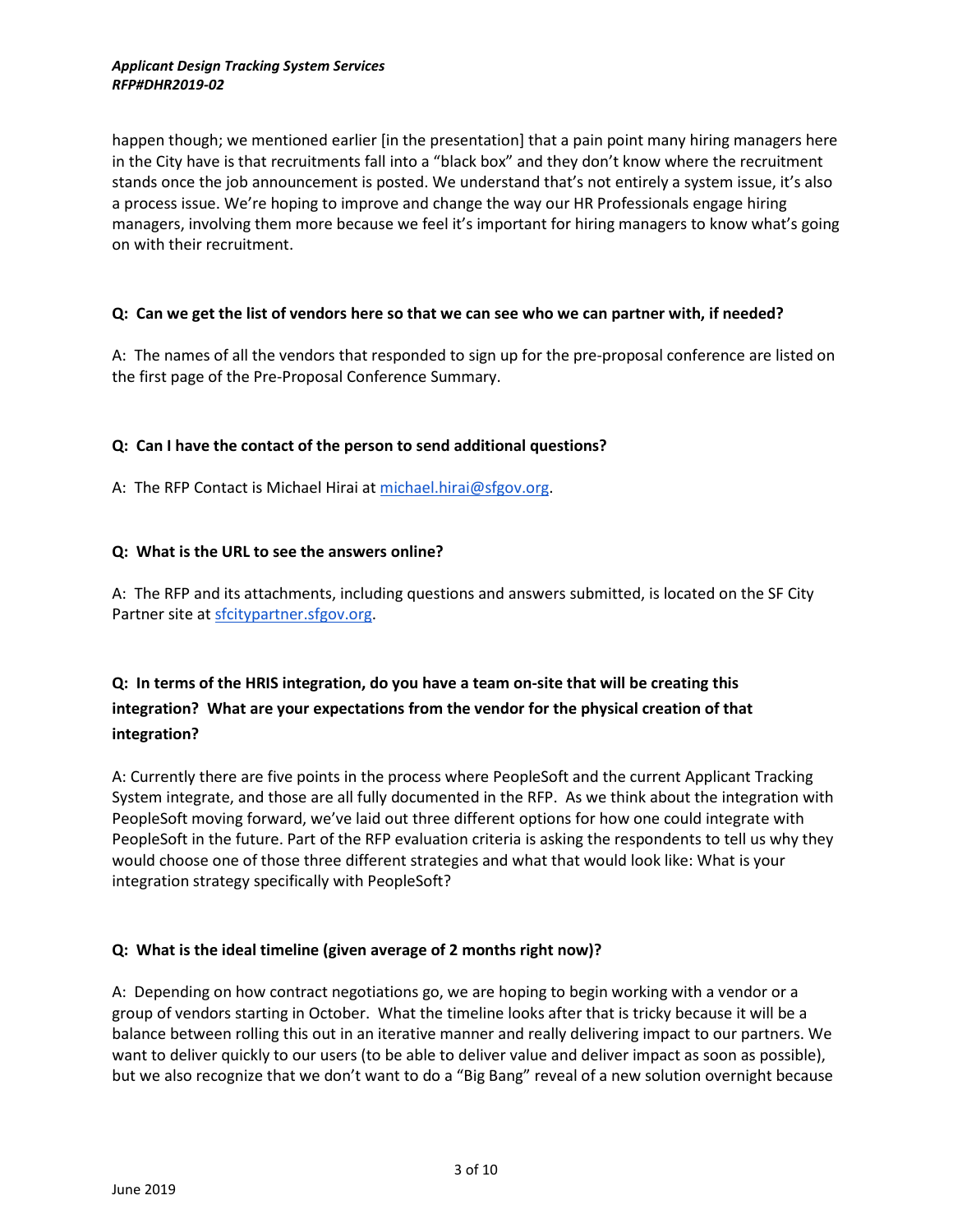that can be risky. Having to find that balance is something we've shared both with the vendors and our internal stakeholders.

# **Q: How many hiring managers, HR managers and job openings do you have on an annual basis collaboratively inside CCSF?**

A: It's difficult to determine an exact count of how many hiring managers there are in CCSF, but our estimate is that there are at least 1500; however, we anticipate that future users of the system will include individuals involved in the hiring process which means potentially 2,000 - 3,000 (including hiring managers). We currently have 427 HR staff who are involved in recruitment/hiring. As for job openings, we make approximately 9,000 hires per year.

# **Q: [Follow-up] Are hiring managers working with others collaboratively when receiving job applications?**

A: There is a Human Resources analyst responsible for each recruitment, whether it's a permanent civil service recruitment which requires an exam process or what we call an exempt recruitment which does not require candidates to go through an exam and eligible list process to be hired. The Human Resources analyst will receive and screen each application based on the minimum qualifications that are stated on the job announcement. If the HR analyst has a question about a candidate's qualifications, they may consult with someone who's considered to be a subject matter expert who could provide feedback on whether or not that applicant meets the minimum qualifications. It's quite common that the hiring manager only sees applications at the time of interview.

## **Q: Do we know the current applicant tracking system used?**

A: The current Applicant Tracking System for the City and County of San Francisco is JobAps.

### **Q: When was the last time job classifications were renewed/updated?**

A: CCSF has over 1100 job classifications. They are updated on an as-needed basis. It's not a process where we take a look every five years, go through all of them and then update them. Instead, typically when a Human Resources analyst is in the process of conducting an exam for a position, they perform a job analysis with subject matter experts in order to learn about skills needed for the position and develop the exam criteria. Every once in awhile, the job analysis results show that the job specification is outdated or the minimum qualifications are no longer sufficient (e.g., we may need to lower or raise them). At that point there's a separate process for the job classifications to be updated. Many of our job classifications haven't been updated in decades but generally a lot of them have been updated in the last several years.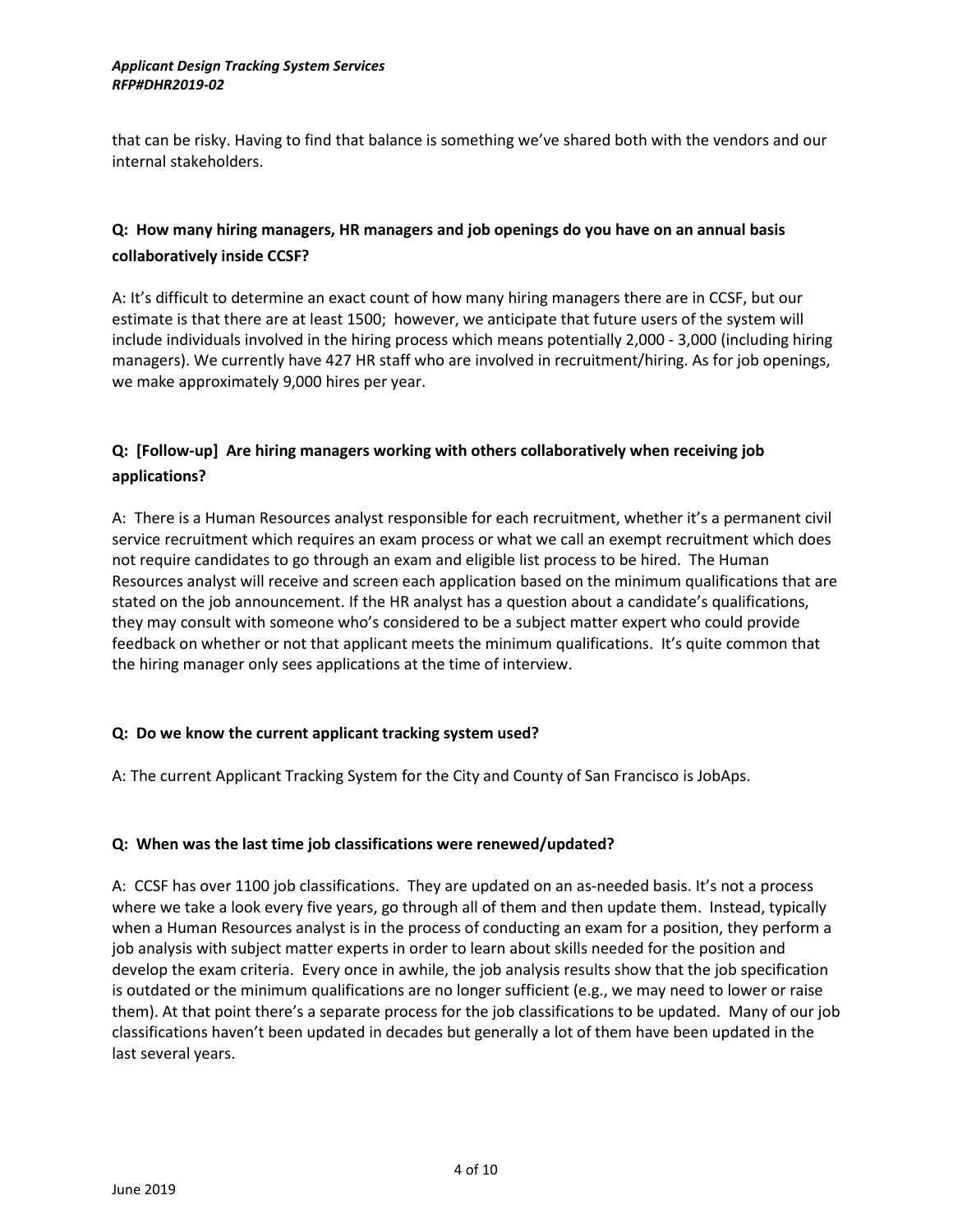# **Q: [Follow-up] What percentage would you say, of the 1100, are those that have not been touched in many, many years?**

A: Our estimate is that it's around 5% or less.

# **Q: [Follow-up] As part of this project, will part of this project involve going through our job classifications and updating them?**

A: In terms of implementing an Applicant Tracking System solution, that may not be part of the process. We would like to have all of the CCSF's job classifications be accessible through the applicant tracking system or somehow stored there, so that HR Professionals when they are creating a job announcement can just go to the job specification and copy it or use it as a base to create their job announcements. We would like to have something like that but there wouldn't be an effort at this time as part of the Applicant Tracking System procurement to do a classification overhaul.

We are definitely aware of how big a role job classifications play in the hiring process. It is referenced as one of the hiring modules in RFP Section 2.2. Overview of Services. We want to take a more modular procurement approach to this project, so rather than procuring something that would cover all of these modules we're really focusing on the ATS side of things with this RFP and the job classifications will potentially get tackled later.

## **Q: Will you have a dedicated team for the implementation?**

A: The Hiring Modernization Project team [Anne Marie Monroe, David Huebner, Monique Baena-Tan, William (Bill) Miles II] are the dedicated team for managing the implementation process for this project. They all bring different perspectives to the table: Anne Marie and Bill have been in Human Resources here at the Department of Human Resources for several years. David and Monique have a background in bringing digital services to government, focusing on HR specifically and bringing technology to Human Resources practices with a data-driven approach.

We do plan on adding a [CCSF job classification] Senior Business Analyst to help with the implementation process of not just the Applicant Tracking System but also future systems that we hope to acquire. As discussed in the RFP, the CCSF's HRIS is PeopleSoft and administered by the Controller's Office. We expect that the Controller's Office may assemble a team of their own, if necessary, to partner with us and the selected vendor(s) on the implementation of this applicant tracking system solution and future systems we acquire.

# **Q: Do you have system integrators on-site for PeopleSoft? Or is the expectation that the vendor will do it?**

A: There is a team within the City's Controller's Office who's planning on being part of this project that will be helping with the integration, depending on what the selected vendor proposes as the solution for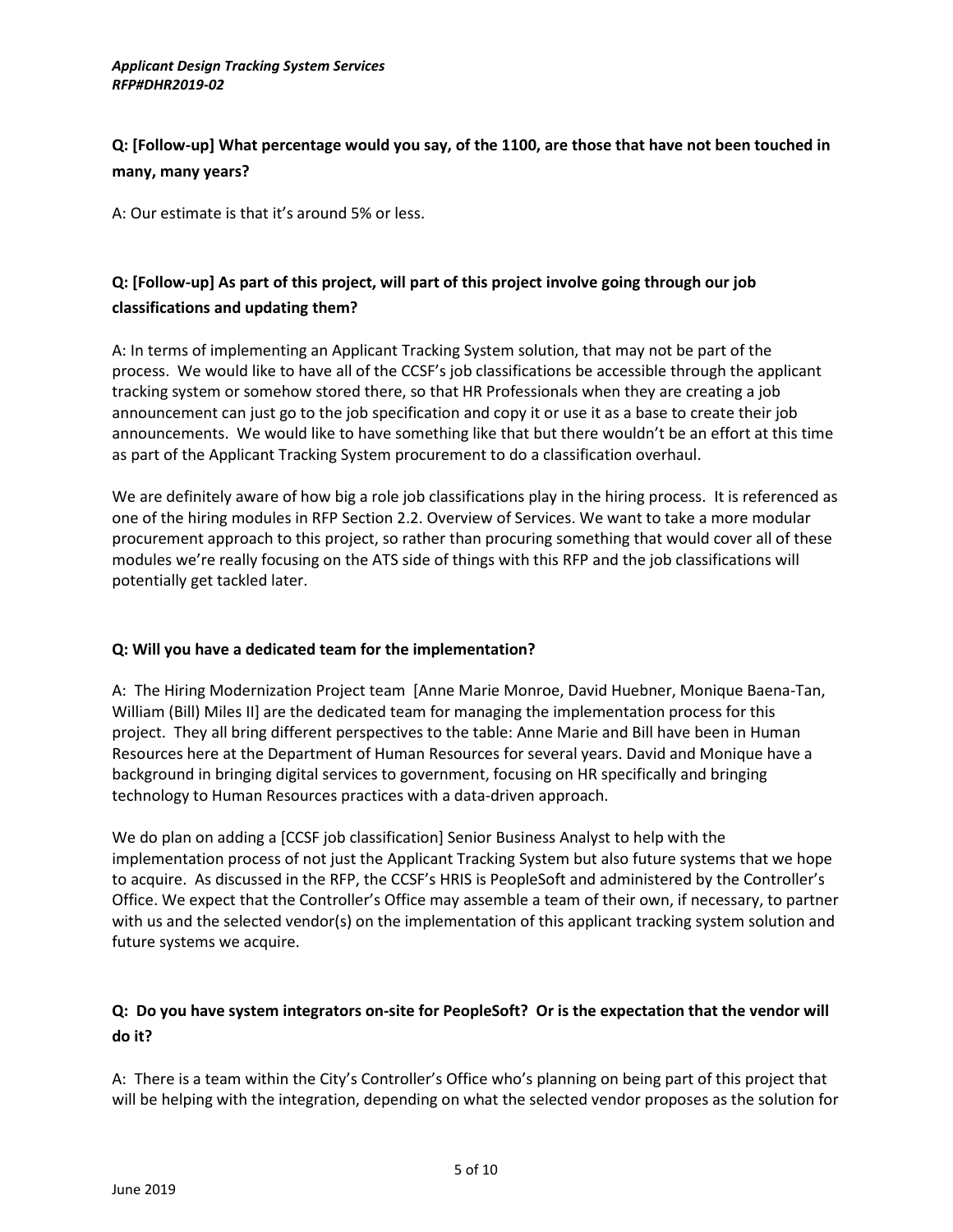#### *Applicant Design Tracking System Services RFP#DHR2019-02*

that integration. One of the potential things that we have put forward is to integrate with a third-party integration platform. That type of integration will look different than one that just builds on the existing five integration points that exist today or if a Proposer decides to build out an API layer or a hub which is another one of the alternatives that we propose.

### **Q: Has your team implemented a similar type of software in the past three years?**

A: To this scale, no, but the City's Controller's Office has experience integrating with various systems at a very large scale, such as financial systems. The project's consultants have experience pulling together different pieces of technology in the HR space, but not to the size of 35,000 people.

## **Q: Right now it's 150,000 applicants, 9000 hires = ~6%. What's that percentage in 3 years?**

A: We do not know the exact percentage of hires versus candidates to expect in the next 3 years. However, our analysis indicates that a large number (30%) of City employees will be eligible to retire over the next ten years.

## **Q: How many job postings remain open in the system / unfulfilled?**

A: Our job website typically has over 175 recruitments posted publicly on a weekly basis. The second question about how many are unfilled, we have some classifications that are definitely difficult to fill such as managers who require a specific skill set. Some positions have high turnover such as our bus operators and dispatchers, which are very stressful jobs. Another example is our trades - Power House Operator is a very special skillset and there aren't many people so we have a little difficulty closing those in a timely period. There are also jobs within a class with special requirements such as bilingual or other specialized skills.

### **Q: Where do you advertise jobs today? Do you source passive candidates?**

A: For positions that have low minimum qualifications, all we do at this point in time is post on our Applicant Tracking System and let candidates come in. These recruitments get hundreds of applications so we don't need to go out for some of those classes and get additional candidates. Our website also gets scraped from a number of sources. For example, currently Indeed takes jobs from our site and posts on their own page. If we know that a position is difficult-to-fill or we notice that the recruitment is not getting enough candidates, then we use Craigslist, CalOpps, or trade-specific sites or schools to try to obtain additional candidates. In the future, we do hope to have the system tell us which ones are not getting enough candidates so that we enable more targeted outreach.

### **Q: [Follow-up] Do we have any employee referral program?**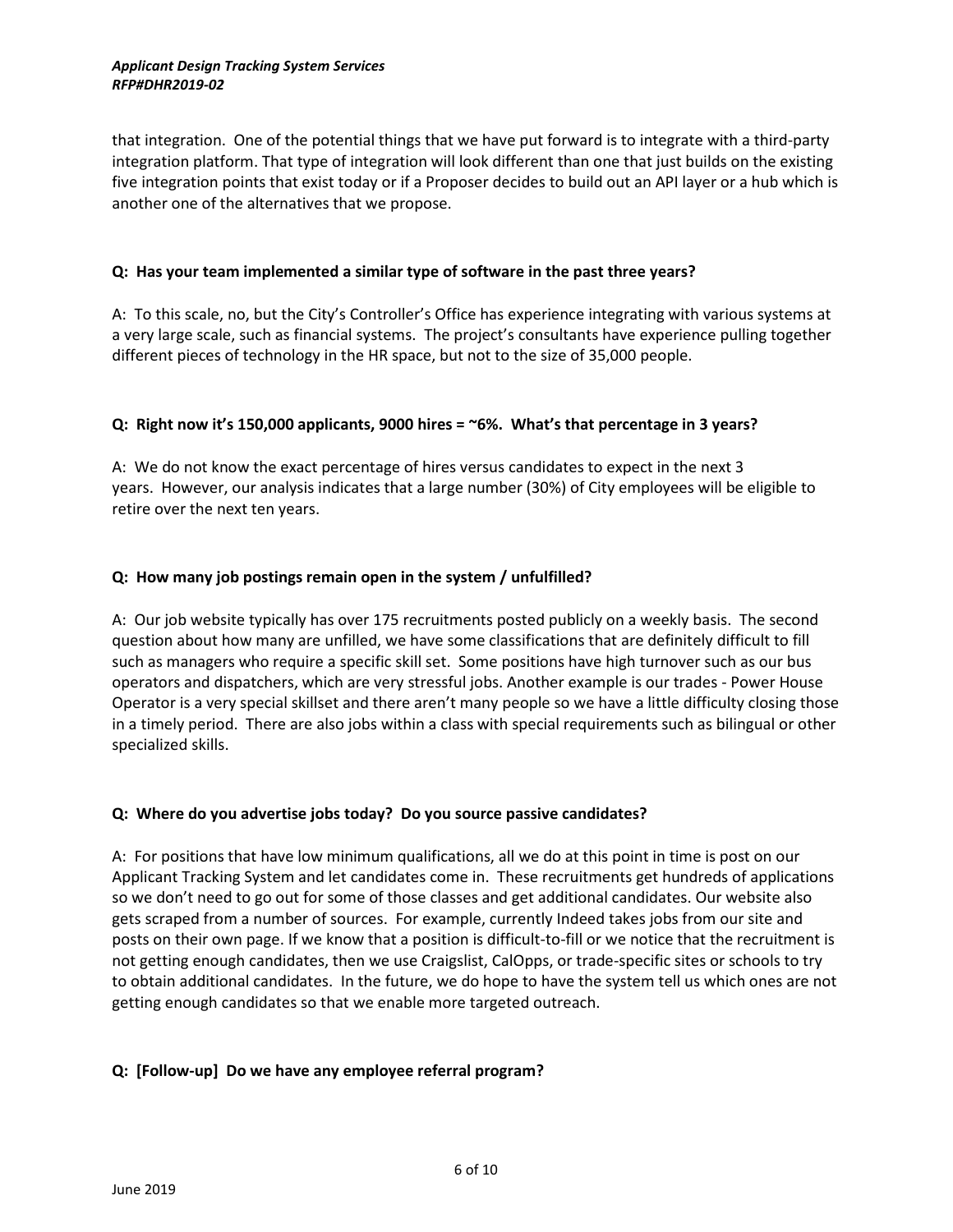A: To date, we do not.

# **Q: For the unique CCSF processes, are those run on your current Applicant Tracking System today or is most or all of that happening outside the system?**

A: The processes of "Creating a ranked list of eligible candidates" and "Matching positions with eligible candidates" (refer to section 2.2 of the RFP) are both run in our Applicant Tracking System today. Most HR Professionals are administering exams with many applicants and multiple exam components, therefore they utilize the exam scoring feature built into our current ATS. The ATS calculates the score, standardizes them, and then creates a report which is essentially for the eligible list of candidates in ranked order. At this time the cert/referral process is also done within the ATS. Those two pieces (exam scoring and cert/referral) are customized parts of our current ATS.

Although, parts of these processes occur in the Applicant Tracking System, they still involve a lot of manual work that happens outside the system as well. In the RFP, we do talk about wanting to move towards a world where some of these pieces are automated because we know that what we are dealing with here is dynamic supply and demand.

### **Q: How are assessments administered, via the computer or manually?**

A: Both. Some assessments such an oral and performance exams require raters to give evaluations in person. For other assessments, such as a Behavioral Consistency Questionnaire, raters are sent the questions and candidates answers they evaluate them. That could be done over the computer or manually, depending on the format of the questionnaire. In the RFP, there is language about multiplechoice exams given through a computer environment, some remotely and some in person. We also have in-person multiple-choice examinations for larger groups where answers sheets are bubbled and filtered through a machine to obtain the candidate's score. More detailed information on each assessment can be found in RFP Section 11.

### **Q: If hiring managers are considered "casual users," how many "power users" does CCSF have?**

A: At our most recent count, we have 427 administrative users ["power users"], majority of whom are HR analysts and clerks. At this time, hiring managers (who are not in Human Resources) either don't use the system or don't have access to the system.

# **Q: What do advanced resources on your end look like? Is there an internal team of developers or internal team for change management?**

A: There are individuals from the Controller's Office that would help with various integration work that would need to happen with regards to PeopleSoft and we are hiring at the Department of Human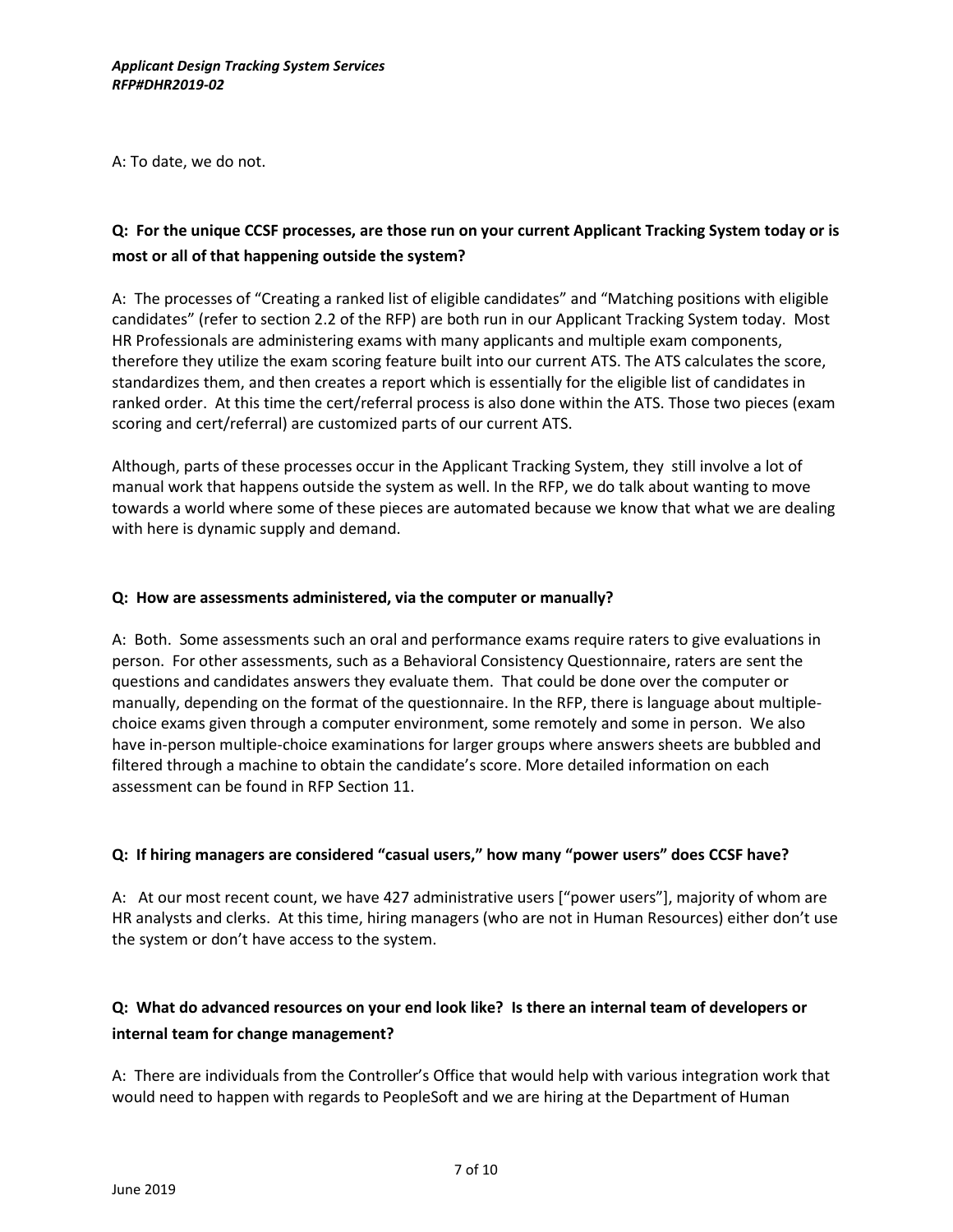Resources to add to this team specifically. With regards to change management, that is something that we as a team are leading and something we recognize is an essential part of this project. We know that this is going to be a big change for people: we're changing their systems, we're changing their processes, and we're hopefully changing some rules. We know that it's going to take time and we know that there's going to be pushback and one of the ways we've already tried to address this is by having a very open, collaborative process from the beginning so all the work and all the research we've done from two years ago until now has been trying to engage people as much as possible, trying to understand what their challenges are, where it is that they are coming from, and how can we make their lives easier, which will really help with change management in the long run.

## **Q: Is automation/mobile ATS expected?**

A: We do expect aspects of the system to be accessible through a mobile device. One of the things we talk about in RFP Section 1.4. is that the ways people search and find jobs has changed and the way that we collaborate has changed, so a hiring manager might want to give feedback on the people that they interviewed and they may want to do that on their phone while they are sitting on the bus or the train. Similarly, we know candidates might be searching for jobs on their phones for various different reasons and so we want that to be accessible to them for sure.

For the automation part of this question, absolutely we do want to move towards a world where we have more parts of our hiring process automated. We know that's not something we're going to be able to do overnight. Due to the complexity of the hiring process and different factors to take into consideration, automation will need to be unpacked and iterated on.

# **Q: Would you like the ATS vendor to help participate in requirements design/change management process?**

A: Yes. This RFP is very much about finding the right partner who has the same values as us, who has the same working style as us and that definitely means the vendor actively participating in user research, user testing, and actually being here to show and developing new features or new launches to the people who are actually going to be using the system.

# **Q: What is the allocated budget for the procurement of the Applicant Tracking System? In other words, is there a budget limit?**

A: The funding for this project and for the Applicant Tracking System solution comes from the City's general fund. There's an approval process that we as a team must first go through to request funding in order to continue this project and keep our initiative moving; that funding is allocated to us on a yearly basis. We do have funding granted to us for this coming fiscal year 19/20 and additional funds earmarked for Fiscal Year 20/21, but we have to report to the committee that decides whether we get money and how much we get (CCSF's Committee on Information Technology, aka "COIT") on a yearly basis (i.e. detailing what is our process is and what it is we are going to be working on).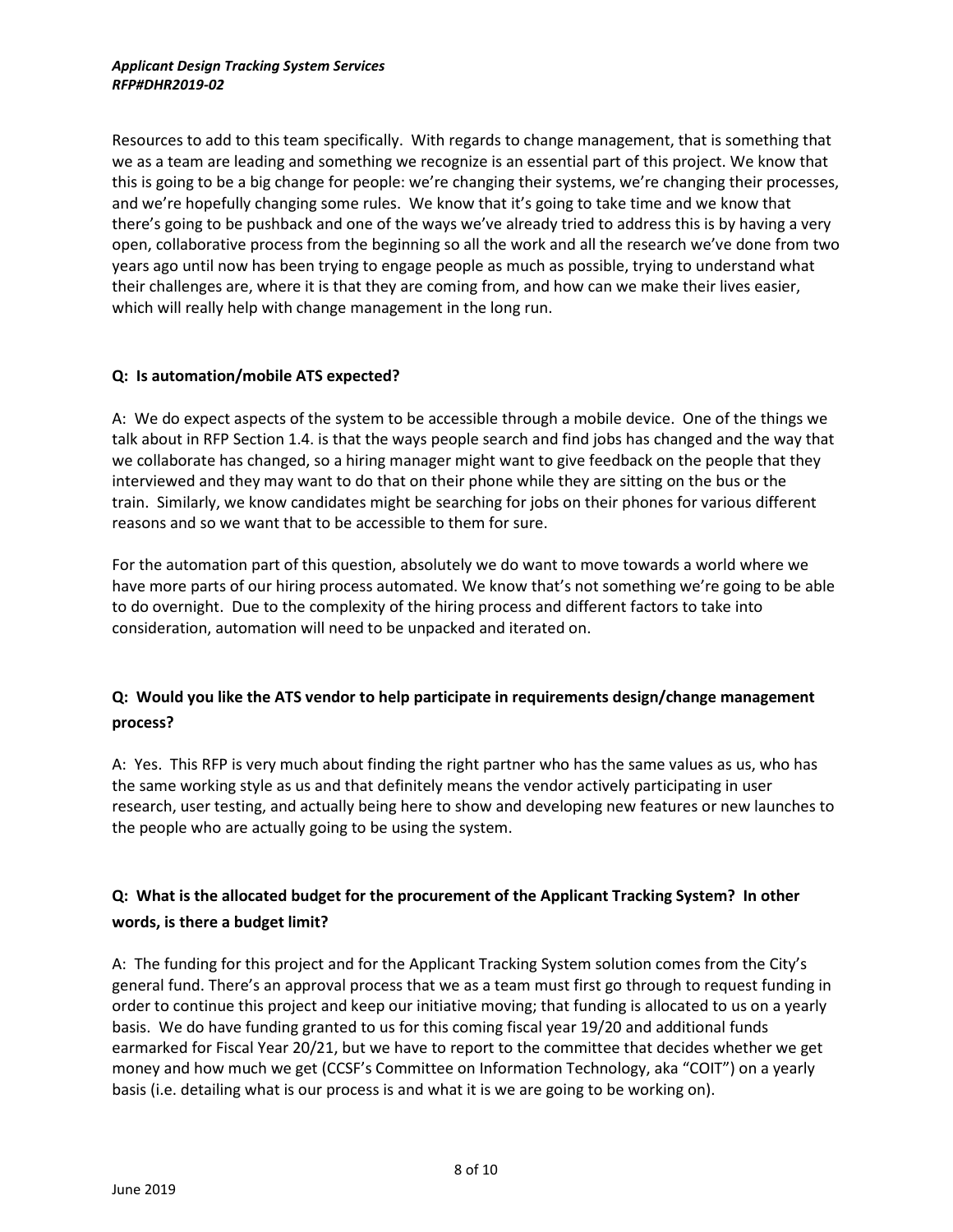### **Q: Have you established key success metrics? Can you share a few? Attraction, retention, etc.**

- A: There are three layers to this.
	- **Time-to-hire:** Part of the funding for this project gets allocated through the Committee on Information Technology (COIT) and the team formally presents to COIT as part of that funding process. In our presentations to COIT, the key success metric is time-to-hire. It is currently very difficult to unpack time-to-hire as a metric. In 2015 the Controller's Office published a report stating that the average time-to-hire was 118 days.One of the things flagged in that report was that we unfortunately, currently, can't break down time-to-hire into its individual components. Moving forward it will not only be important to measure time-to-hire and decrease it, but also be able to measure and understand its individual components so we can identify where we should be focusing as we then try to carry out interventions to improve time-to-hire.
	- **City-wide HR Analytics project:** There is an HR Analytics working group here at the City that is trying to help the City define what its core HR Analytics metrics should be and, as part of that exercise, there are conversations as to whether it should be defined around attraction/retention. That's an ongoing conversation and this project would fit into that conversation.
	- **Metrics per module:** Using our team's research, for each the modules in RFP Section 2.2. we have proposed different success metrics. As a team we have not agreed on each of them because we think that will be something we will do with our vendor partner; it will be based on what is the data we can collect and what is the expertise the vendor can bring to the table to help us understand how we might measure success related to each of these individual modules that make up the Applicant Tracking System.

## **Q: Are you planning on migrating data and, if so, how far back?**

A: We do plan on migrating data. We have flagged that in the RFP; we also have flagged that we want to work with the vendor to determine what is reasonable to migrate. There are some rules within the City that determine how far back we do need to go; there are things that are going to be governed by CCSF's rules and there are going to be things governed by what makes sense from a business standpoint. As we go through the data migration exercise with the vendor selected, we will want to optimize for both of those things and balance the tradeoffs of actually doing the data migration.

## **Q: For clarification of the budget, are you funded or are you going to be seeking to get funded?**

A: We have funding approved for this current Fiscal Year 19/20 and then they have earmarked funding